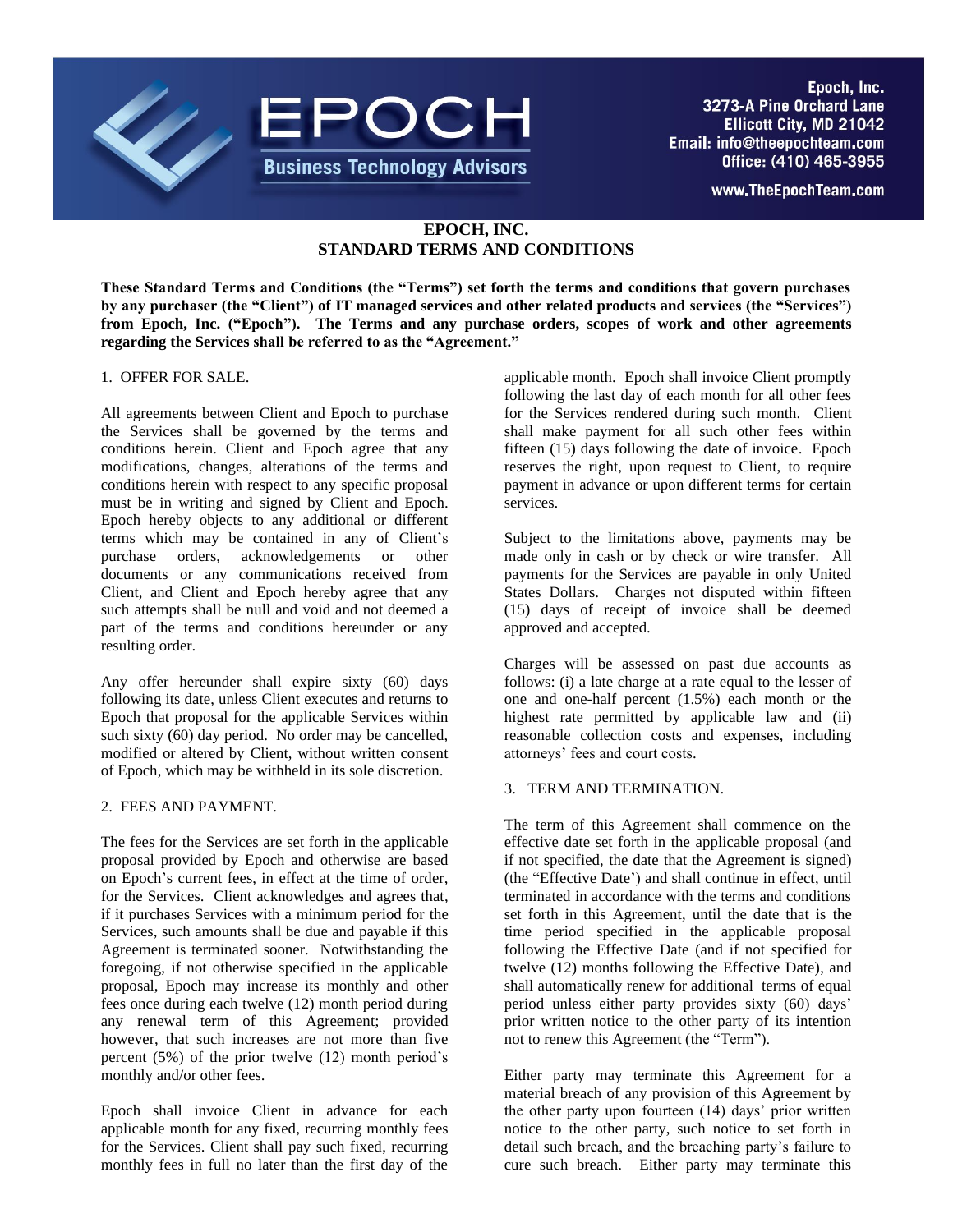

Agreement immediately without breach or penalty by written notice to the other party in the event the other party: (i) institutes or has instituted against it proceedings for bankruptcy (which, in the case of proceedings against it, shall remain for ninety (90) days undismissed), (ii) shall consent to the appointment of a receiver for all or substantially all of its property, (iii) shall make a general assignment for the benefit of its creditors, or shall admit in writing its inability to pay its debts as they become due; or (iv) shall be adjudged a bankrupt or insolvent by a court of competent jurisdiction.

At Epoch's sole discretion, the Services may be immediately terminated or suspended if the Client violates any part of this Agreement.

Upon termination of Epoch's engagement hereunder, the Client shall pay to Epoch the fees payable to Epoch for the Services rendered through the date of termination in accordance with Section 2 hereof.

#### 4. LIMITED WARRANTY.

Epoch warrants to the Client that: (i) it has the full right, power and authority to enter into this Agreement; and (ii) the Services shall meet the requirements of the applicable proposal and industry standards for period of thirty (30) days from the date of delivery of the Services to the Client.

Notwithstanding the foregoing, this limited warranty shall not be applicable to: (a) pre-existing technical issues related to Client's pre-existing servers, hardware, software and website, (b) issues resulting from third party services regarding Client's server, hardware, software, website and data, and (c) issues related to Client's actions and/.or inactions with respect to its servers, hardware, software, and/or computer networks. Notwithstanding the foregoing, hardware, software and other equipment supplied but not manufactured by Epoch shall be covered solely under their respective manufacturer's warranty in lieu of such limited warranty.

THIS WARRANTY IS THE SOLE AND EXCLUSIVE WARRANTY GIVEN BY EPOCH WITH RESPECT TO THE SERVICES PROVIDED BY EPOCH. EXCEPT AS EXPRESSLY SET FORTH HEREIN, TO THE MAXIMUM EXTENT PERMITTED BY LAW, EPOCH DISCLAIMS ALL

WARRANTIES OF ANY KIND, EITHER EXPRESS, IMPLIED, STATUTORY OR COMMON LAW, INCLUDING, BUT NOT LIMITED TO, THE IMPLIED WARRANTIES OF MERCHANTABILITY, FITNESS FOR A PARTICULAR PURPOSE, TITLE AND NON-INFRINGEMENT. SOME JURISDICTIONS DO NOT ALLOW THE WAIVER OR EXCLUSION OF SOME WARRANTIES SO THEY MAY NOT APPLY. IF THIS EXCLUSION IS HELD TO BE UNENFORCEABLE BY A COURT OF COMPETENT JURISDICTION, THEN ALL EXPRESS, IMPLIED AND STATUTORY WARRANTIES SHALL BE LIMITED IN DURATION TO A PERIOD OF THIRTY (30) DAYS FROM THE DATE OF PROVISION OF EACH PORTION OF THE SERVICES, AND NO WARRANTIES SHALL APPLY AFTER THAT PERIOD.

### 5. LIMITATION OF LIABILITY.

CLIENT EXPRESSLY UNDERSTANDS AND AGREES THAT EPOCH AND ITS SUBCONTRACTORS SHALL NOT BE LIABLE TO THE CLIENT OR ANY THIRD PARTY FOR ANY INDIRECT, INCIDENTAL, SPECIAL, PUNITIVE, CONSEQUENTIAL OR EXEMPLARY DAMAGES OF ANY KIND, INCLUDING WITHOUT LIMITATION, ANY INTERRUPTION OF BUSINESS, LOSS OF BUSINESS INFORMATION, LOSS OF PROFIT OR REVENUE, OR OTHER PECUNIARY LOSS, EVEN IF EPOCH OR ITS SUBCONTRACTORS HAVE BEEN ADVISED OF THE POSSIBILITY OF SUCH DAMAGES, WHETHER SUCH LIABILITY IS BASED UPON CONTRACT, TORT, NEGLIGENCE OR OTHER LEGAL THEORY. CLIENT EXPRESSLY UNDERSTANDS AND AGREES THAT EPOCH'S AND ITS SUBCONTRACTORS' CUMULATIVE LIABILITY TO CLIENT UNDER THIS AGREEMENT SHALL NOT EXCEED THE AGGREGATE AMOUNT PAID TO EPOCH UNDER THIS AGREEMENT DURING THE THREE (3) MONTHS PRIOR TO ANY CLAIM.

Client acknowledges that all delivery dates are approximate. In no event shall Epoch be liable for any delays in delivery of the Services.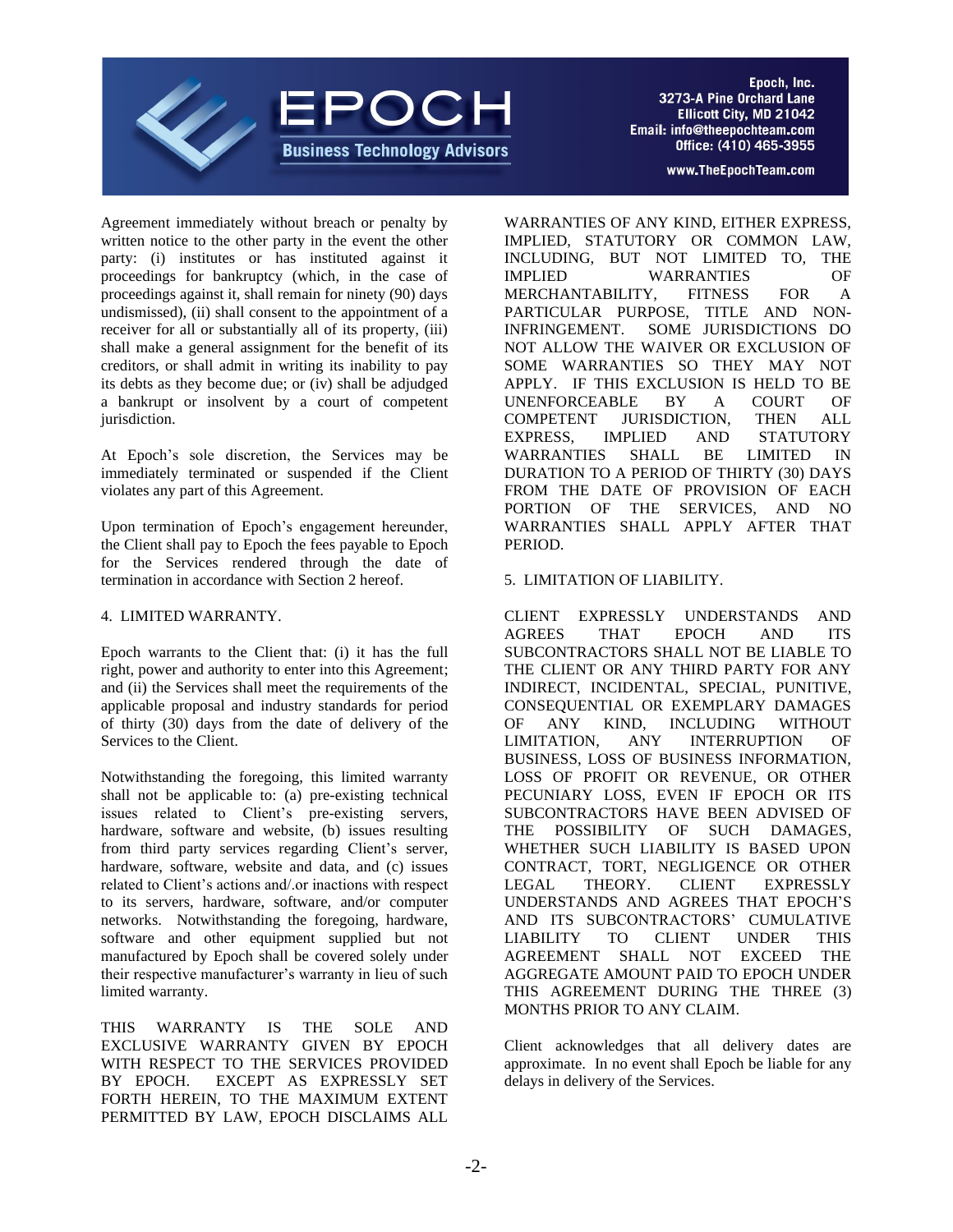

www.TheEpochTeam.com

Epoch recommends multiple backup and security services as a part of its managed services agreement and throughout the agreement as technology evolves. Disaster recovery and security services are an industry-standard practice and necessary for the proper planning and survival of your company. The client acknowledges they have been offered these services and informed of their critical importance. By declining these services now or in the future, the client agrees to indemnify and hold harmless Epoch, Inc. and its officers of any damages, loss of data, or system downtime that may otherwise have been preventable or mitigated.

### 6. INTELLECTUAL PROPERTY.

Epoch agrees that Client shall own all right, title and interest in and to any pre-existing works of Client, including without limitation, data and other information owned by Client that is provided to Epoch (the "Pre-Existing Works"). In the event that any Pre-Existing Works are incorporated into or are used in conjunction with the Services under this Agreement, then during the Term, Client hereby grants to Epoch a fully paid up, non-exclusive, non-transferable, nonsublicensable license to use the Pre-Existing Works solely to provide the Services hereunder.

Upon payment in full for all Services rendered under this Agreement, Epoch hereby transfers and assigns to Client all right, title and interest in and to all work performed in conjunction with the Services, but specifically excluding the Epoch IP (as defined herein).

Client acknowledges that Epoch retains all right, title and interest in and to any and all processes, procedures, methods and know-how related to the performance of the Services and any and all related copyrights, trademarks, patents, trade secrets and other intellectual property and proprietary rights ("Epoch IP"). During the Term, Epoch hereby grants to the Client a fully paid up, non-exclusive, non-transferable, nonsublicensable license to use the Epoch IP solely in connection with the Services. Notwithstanding the foregoing, any software provided by Epoch in connection with the Services that is independently developed or funded by Epoch shall be subject to Epoch's separate end user license agreement.

Epoch's name and logo, and all related service names, marks and slogans are the trademarks, service marks or registered trademarks of Epoch and may not be used or modified in any manner without the prior written consent of Epoch.

## 7. CONFIDENTIALITY.

At all times during the term of this Agreement and for two (2) years thereafter, the receiving party shall keep confidential and not disclose, directly or indirectly, and shall not use for the benefit of itself of any other third party any Confidential Information of the disclosing party, except that the receiving party may disclose Confidential Information of the disclosing party to its employees and subcontractors to the extent necessary to enable each party to exercise its rights hereunder. "Confidential Information" means any trade secrets or information whether in written, digital, oral or other form which is confidential or proprietary to the disclosing party, including, but not limited to, software, inventions, customer lists, financial information, business methods and processes, and any other materials or information related to any aspect of the business or activities of the disclosing party which are not generally known to others engaged in similar businesses or activities. Notwithstanding the foregoing, Confidential Information does not include information which: (i) was publicly known or generally known within the trade at the time of disclosure; (ii) becomes public knowledge or generally known within the trade without breach of this Agreement by either party or any of its directors, officers or employees; (iii) was information already known by the receiving party at the time of disclosure without a duty of confidentiality, or information independently developed by the receiving party's personnel who did not have access to the information disclosed by the disclosing party; (iv) is required to be disclosed by law; or (v) is obtained by a party, its officers or employees from third parties who are under no obligation of confidentiality with respect to the information. If the receiving party is required to disclose any Confidential Information by a court order or other specific governmental action, the receiving party may comply with such disclosure requirement, unless the disclosing party, at its own expense, is successful in having the effect of such requirement stayed pending an appeal or further review thereof, or revised, rescinded or otherwise nullified. In all events, the receiving party agrees to notify the disclosing party promptly if at any time a request or demand of any kind is made to the receiving party to disclose any of the disclosing party's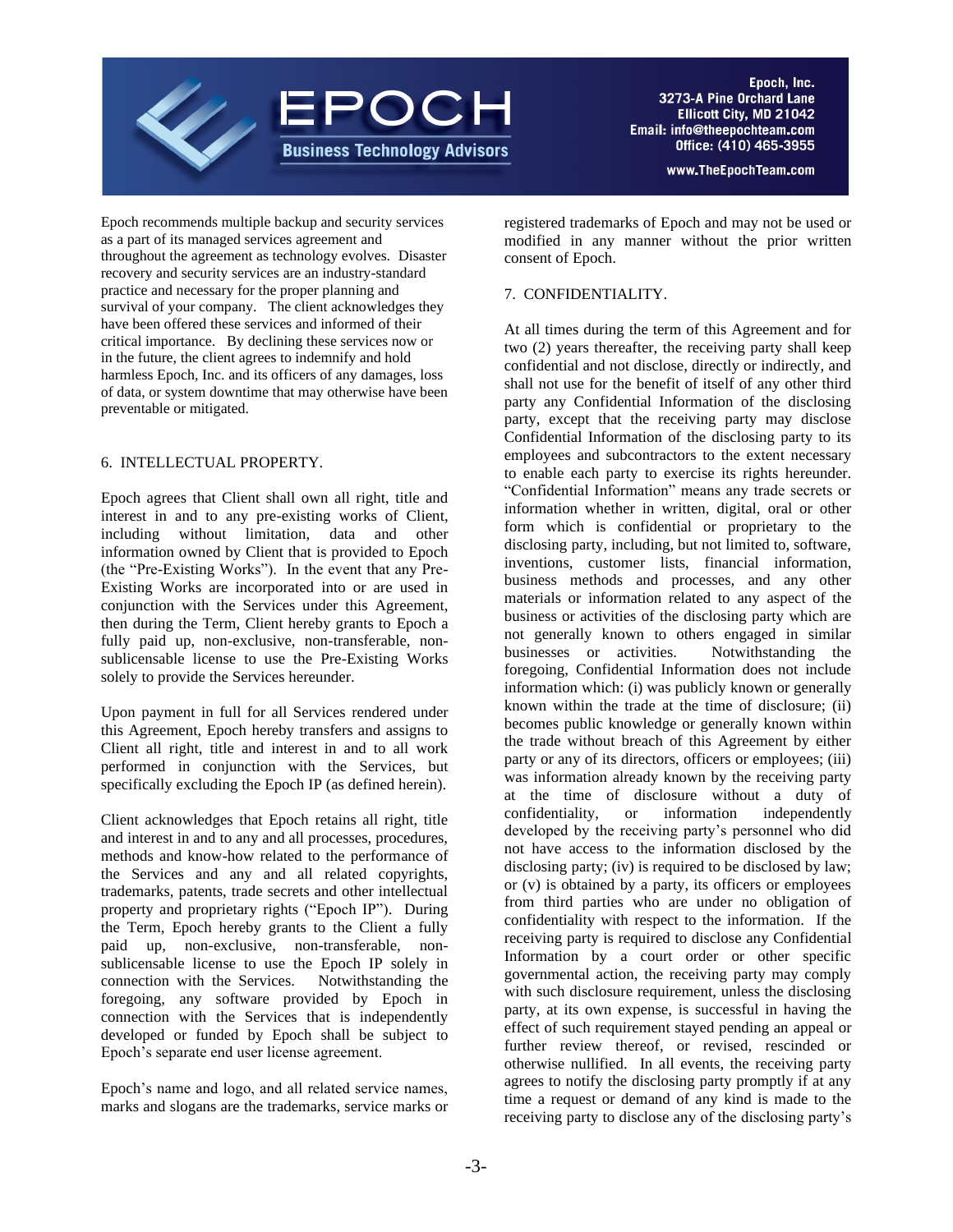

Confidential Information. The disclosing party shall have the right, at its cost, to intervene in any proceeding in which the receiving party is being asked to disclose any of the disclosing party's Confidential Information.

### 8. TAXES AND OTHER CHARGES.

Client shall pay, in addition to the prices as set forth herein, any and all occupation tax, use tax, property tax, sales tax, excise tax, value-added tax, duty, custom, inspection or testing fee, or any other tax, fee or charge of any nature whatsoever, except for taxes on Epoch's income, imposed by any governmental authority on or measured by the transaction between Epoch and the Client. Client shall indemnify, defend and hold harmless Epoch against all claims, losses, damages, liabilities, costs and expenses, including reasonable attorneys' fees, to the extent such claims arise out of any breach of this Section.

### 9. REPRESENTATIONS.

Client represents and warrants to Epoch that: (i) they are at least 18 years old; (ii) in the event that Client is an entity, that it has the full right, power and authority to enter into this Agreement; (iii) the performance by Client of its obligations and duties hereunder, do not and will not violate any agreement to which Client is a party or by which the Client is otherwise bound; and (iv) Client's use of the Services complies in all respects with all applicable laws, statutes, regulations, ordinances and other rules.

Each Party represents and warrants to the other Party that it shall not knowingly violate, misappropriate or infringe upon any patent, copyright, trademark, trade secret and/or other intellectual property or proprietary rights of any third party.

### 10. NON-SOLICITATION.

During the Term and for a period of two (2) years thereafter, Client agrees that it will not, directly or indirectly, on its own behalf, or as a partner, member, stockholder, principal, agent, consultant, or in any other capacity, or for or on behalf of or in aid of any other person or entity: (i) hire or engage any Epoch employee or subcontractor whose was engaged by Epoch during the Term, or (ii) solicit, induce or encourage any Epoch employee or subcontractor to

terminate or cease his employment or subcontractor relationship with Epoch. Client recognizes that any breach of this paragraph will constitute substantial harm to Epoch, and in the event of such a breach, agrees to pay Epoch liquidated damages in the amount of one hundred percent (100%) of the annual compensation as mutually agreed by Epoch and the applicable employee or subcontractor, which shall be due and payable within thirty (30) days following the hiring of such party by Client. Such amount is not a penalty but is a reasonable estimate of the damages that would result from such breach.

### 11. INDEMNIFICATION.

Client shall indemnify, defend and hold harmless Epoch and its directors, officers, employees and agents from and against any and all claims, losses, damages, liabilities, costs and expenses, including reasonable attorneys' fees, that arise out of, result from or are related to (i) a breach by Client of any warranty, representation or covenant set forth herein, (ii) Client's negligence or willful misconduct, and (iii) violation, misappropriation or infringement upon any patent, copyright, trademark, trade secret and/or other intellectual property or proprietary rights of any third party.

### 12. INSURANCE.

During the Term, Epoch shall procure and maintain the following insurance coverage: (a) workers' compensation and employer's liability insurance as required by the laws of the State in which the Services are being performed, (b) comprehensive general liability insurance in the amount that is commercially reasonable with respect to the Services, and (c) cyberliability insurance in the amount that is commercially reasonable with respect to the Services. For purposes of clarity, Client shall be solely responsible for safeguarding all hardware, software and any other equipment provided to Client by Epoch in connection with the Services from loss or theft and protecting its investment through insurance or otherwise. During the Term, Client shall procure and maintain its own insurance coverage as follows: cyberliability insurance in the amount that is commercially reasonable with respect to Client's servers, hardware, software, and/or computer networks.